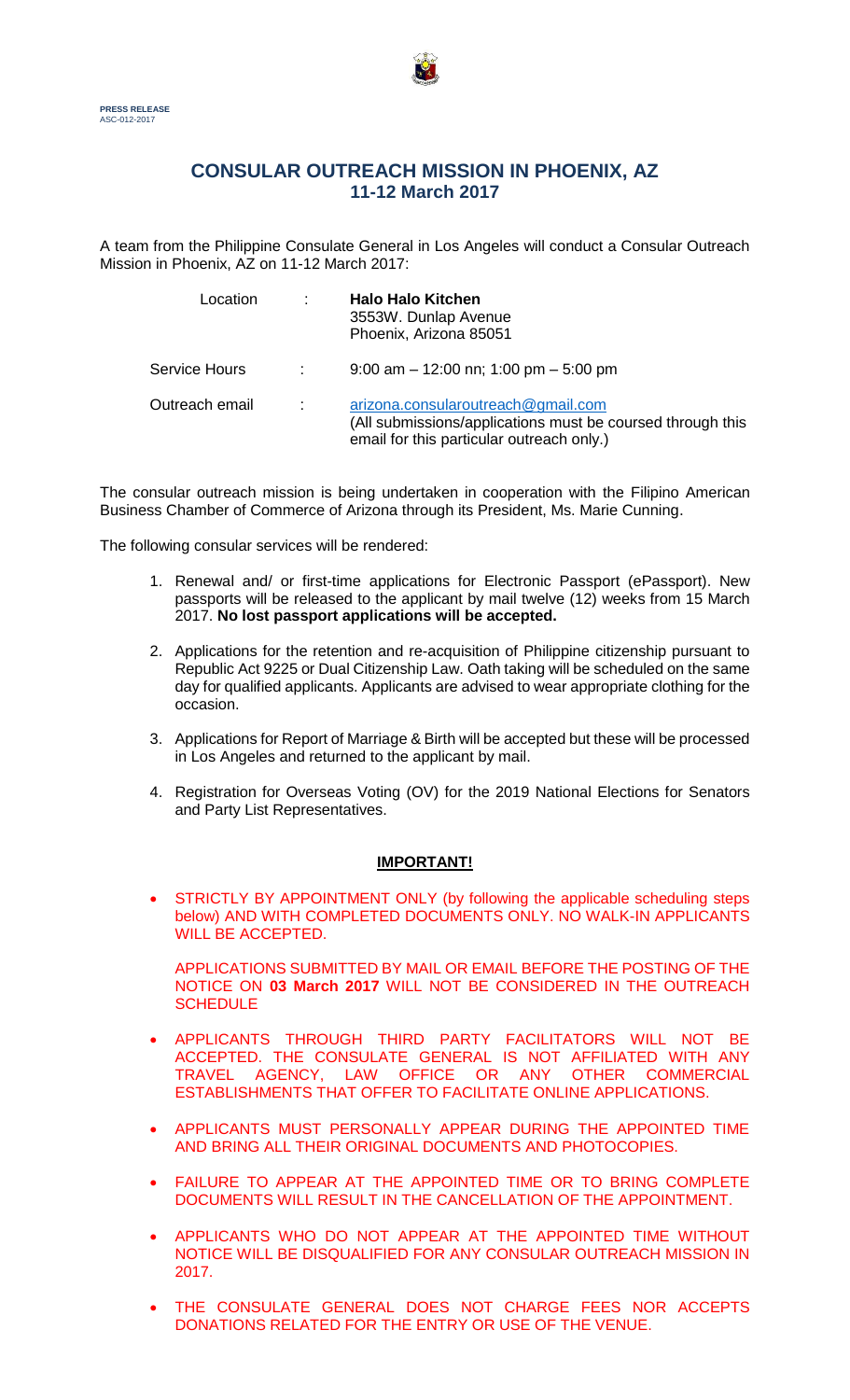### **INFORMATION FOR ALL APPLICANTS**

The final list of applicants with confirmed appointment schedule will be posted at the Consulate's website [\(www.philippineconsulatela.org\)](http://www.philippineconsulatela.org/) on or before 08 March 2017.

Please check the Consulate's website [\(www.philippineconsulatela.org\)](http://www.philippineconsulatela.org/) for the complete list of requirements. Applicants must email a complete set of requirements in correct format in order to secure an appointment. Applications with incomplete requirements will not be pre-processed.

#### **Appointment Scheduling Steps for ePASSPORT Applicants**

- 1. Visit the Consulate General's website [\(www.philippineconsulatela.org\)](http://www.philippineconsulatela.org/) and download and accomplish the ePassport application form;
- 2. Send an advance copy of the completed ePassport application form and the data page (bearing the name and photo) of the expired or expiring passport in PDF format. Thumbprints (if needed) and signature must be affixed and all pertinent data on the application form must be completed. Note: Each type of Passport (ePassport – brown with the chip logo; green passport; brown passport without the chip logo, old brown passport issued before 1995) requires a specific set of documents for renewal. Kindly read them carefully at [www.philippineconsulatela.org](http://www.philippineconsulatela.org/) and comply.

All applications must be emailed to the Consulate General (Attn: PHOENIX, AZ Outreach) at this email address: **[arizona.consularoutreach@gmail.com](mailto:arizona.consularoutreach@gmail.com)**. INCOMPLETE FORMS WILL NOT BE PROCESSED.

3. Please indicate your complete contact details including email address and telephone number since you may be advised regarding submission of additional documents, if needed.

**All applications must be received no later than 03 March 2017 or until the Consulate General receives 196 applications, whichever comes first**. Please note that appointment slots are easily filled up after a week or less after posting this Notice, so please ensure that you send complete requirements.

Please note that personal appearance on the appointment schedule during the outreach is required for all applications (including applicants who are 65 years old and above and minors who are below 18 years old). Do not bring passport pictures. Photos and biometrics of the applicant will be taken onsite. The applicant must wear decent attire (no sleeveless and/or collarless garments). During photo capture onsite, eyeglasses/colored contact lenses and facial piercings should be taken off.

**The Philippine Consulate General is currently implementing a new ePassport system. Applicants are to check and ensure that all their identification details are correct during the application and encoding process. Your signature on the screen indicates your confirmation that the data encoded are correct. If your passport is printed with errors, you will have to re-appear at the Consulate General in Los Angeles and shoulder the cost of re-application.**

#### **Appointment Scheduling Steps for DUAL CITIZENSHIP Applicants**

- 1. Visit the Consulate General website [\(www.philippineconsulatela.org\)](http://www.philippineconsulatela.org/) and print the Dual Citizenship Application form;
- 2. Complete the Dual Citizenship Application form and prepare supporting documents
- 3. Send an advance copy in PDF format only of the completed Dual Citizenship application form and supporting documents;
- 4. All applications must be emailed to the Consulate General (Attn: PHOENIX, AZ Outreach) at this email address: **[arizona.consularoutreach@gmail.com](mailto:arizona.consularoutreach@gmail.com)**. INCOMPLETE FORMS WILL NOT BE PROCESSED
- 5. Please indicate your complete contact details including email address and telephone number since you may be advised regarding submission of additional documents, if needed.